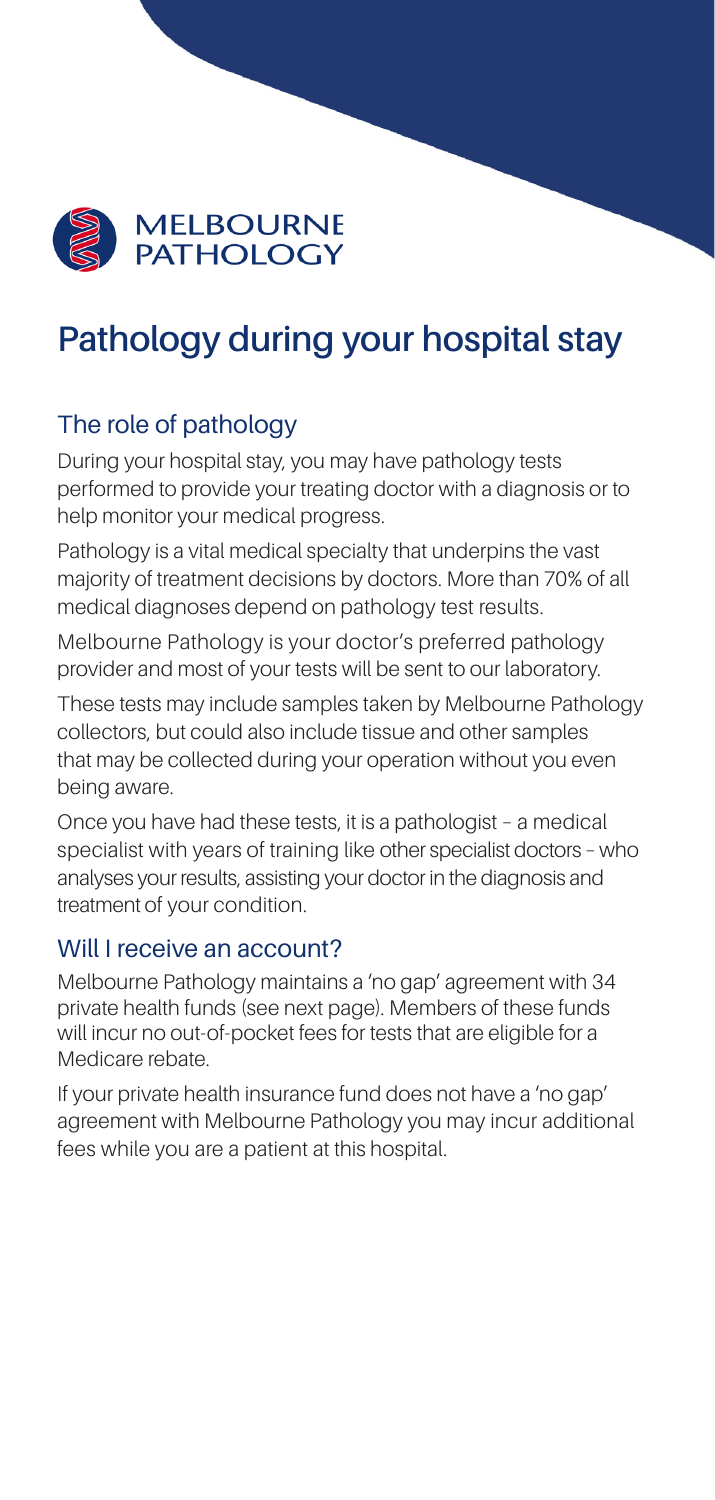

#### 1 Patients with private health insurance funds that have a 'no gap' agreement with Melbourne Pathology

You will not incur any out-of-pocket expenses for tests that are eligible for the Medicare rebate if you have eligible cover with one of the following participating private health funds. Your account will be billed directly to your private health insurance fund for full payment.

- ACA Health Benefits Fund
- ahm Health insurance
- AIA Health Insurance (incorporates myOwn)
- Australian Unity Health Limited
- BUPA Australia Pty Ltd
- CBHS Corporate Health Pty Ltd
- CBHS Health Fund Limited
- CUA Health Limited (CHF)
- Defence Health Ltd
- **Emergency Services Health Pty Ltd**
- $\blacksquare$  Frank Health Insurance\*
- GMF Health
- GMHBA
- HBF Health Limited
- Health Care Insurance Ltd
- Health Insurance Fund of Australia Limited
- Health Partners
- Hospital Contributors Fund of Australia (HCF)
- **Medibank Private**
- Mildura District Hospital fund (MDH)
- Navy Health Ltd
- Nurses & Midwives Health Pty Ltd
- onemedifund
- Peoplecare Health Insurance
- Phoenix Health Fund Limited
- Police Health Fund
- Queensland Country Health Fund Limited
- Reserve Bank Health Society Limited
- rt health fund
- Teachers Health Fund
- Teachers Union Health
- The Doctors' Health Fund Pty Ltd
- Transport Health
- Westfund
	- \*Frank Health Insurance is a low budget health fund. Please check your level of cover if insured by this provider.

Please note, these agreements change from time to time, and a full list of these funds can be found on our website at www.mps.com.au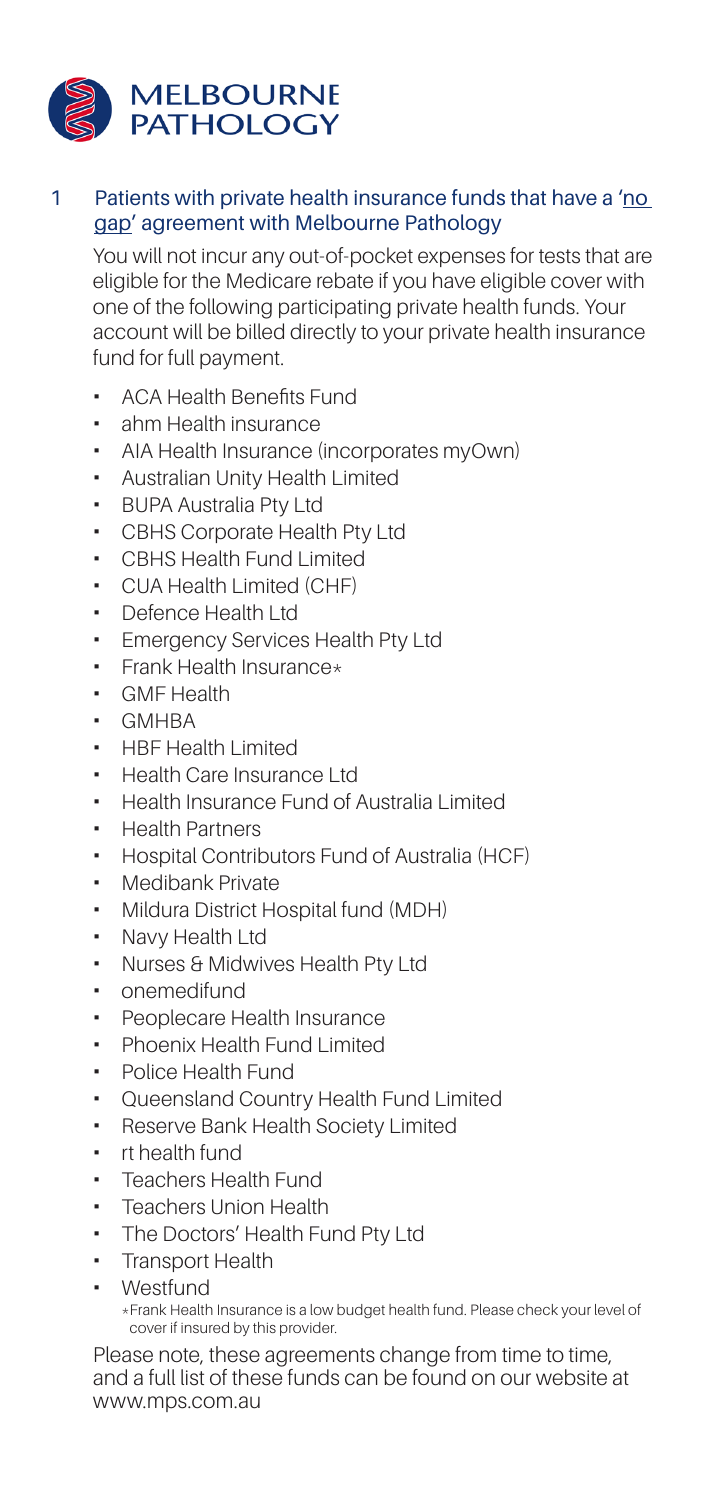

#### Possible Additional Charges

### 1.1 Tests sent to an alternative pathology provider

Please note, your doctor may elect to send some of your pathology to an alternative provider who will have their own billing policy.

#### 1.2 Tests that are not covered under the Medicare Benefits Schedule

Any tests that are not covered under the Medicare Benefits Schedule will incur an additional fee that may not be covered by your private health insurance. These tests must be paid for in full, and are not eligible for a Medicare rebate. For more information about Medicare rebates, visit the Medicare Australia website www.medicareaustralia.gov.au. For further information please consult your private health insurer.

#### 2 Patients with private health insurance funds that do not have a 'no gap' agreement with Melbourne Pathology

Should you belong to one of the small number of health funds not listed on the previous page, which have chosen not to enter into direct billing arrangements with Melbourne Pathology, you will receive an account from us. You will still be eligible for your Medicare rebate, and you can then present the paid account to your private health fund for a further rebate. You will still incur an out-of-pocket fee as per Melbourne Pathology's gap protection policy\*. Please visit www.mps.com.au for further information.

Possible Additional Charges

#### 2.1 Tests sent to an alternative pathology provider

Please note, your doctor may elect to send some of your pathology to an alternative provider who will have their own billing policy. Any pathology performed by an alternative pathology provider is not covered under Melbourne Pathology's gap protection policy.

#### 2.2 Tests that are not covered under the Medicare Benefits Schedule

Please refer to 1.2